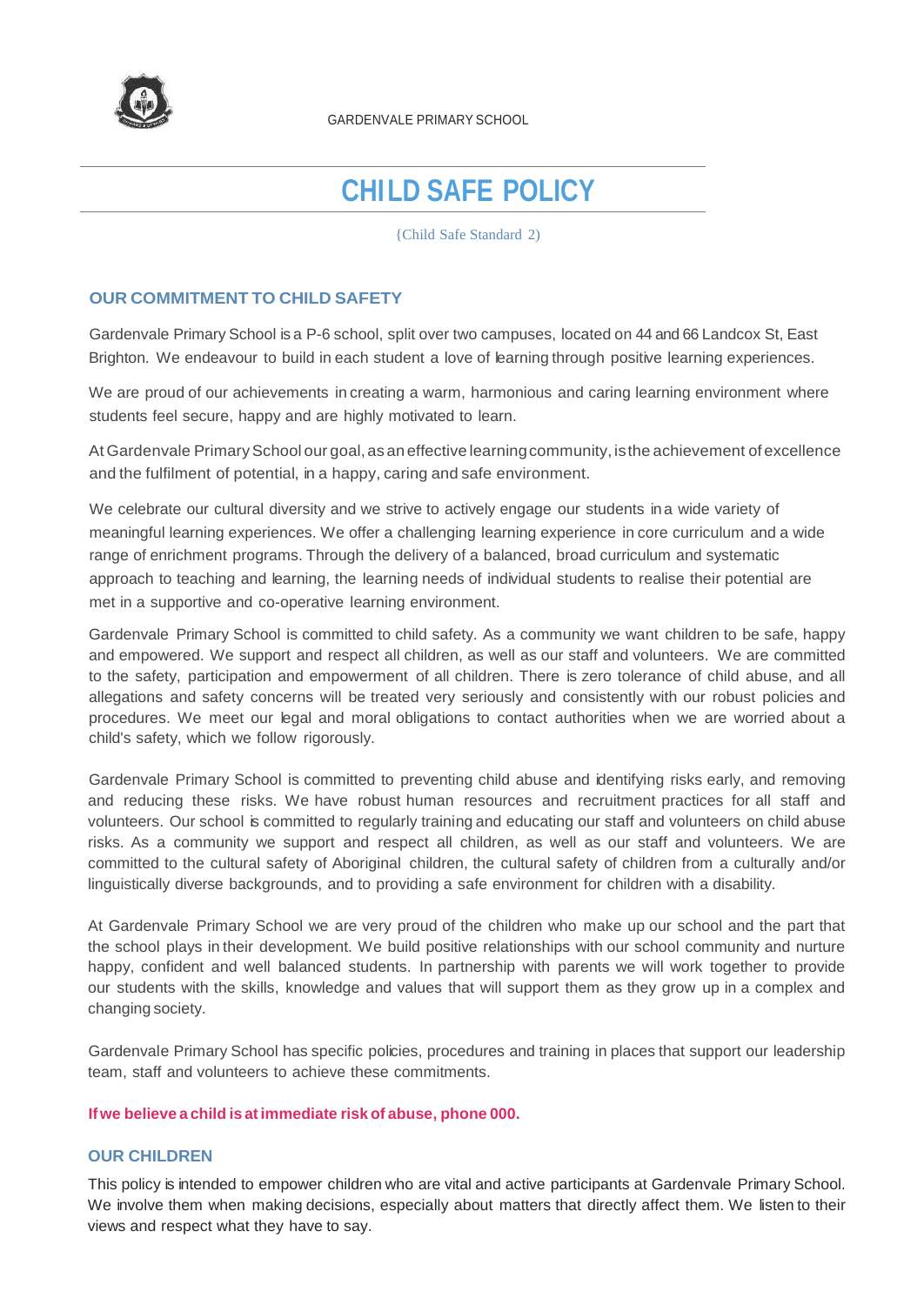We promote diversity and tolerance in our organisation, and people from all walks of life and cultural backgrounds are welcome. In particular we:

- promote the cultural safety, participation and empowerment of Aboriginal children
- promote the cultural safety, participation and empowerment of children from culturally and/or linguistically diverse backgrounds
- ensure that children with a disability are safe and can participate equally

## **OUR STAFF AND VOLUNTEERS**

This policy guides our staff and volunteers on how to behave with children in our organisation.

All of our staff and volunteers must agree to abide by our code of conduct which specifies the standards of conduct required when working with children. All staff and volunteers, as well as children and their families, are given the opportunity to contribute to the development of the code of conduct.

# **TRAINING AND SUPERVISION**

Training and education is important to ensure that everyone in our organisation understands that child safety is everyone's responsibility.

Our organisational culture aims for all staff and volunteers (in addition to parents/carers and children) to feel confident and comfortable in discussing any allegations of child abuse or child safety concerns. We train our staff and volunteers to identify, assess, and minimise risks of child abuse and to detect potential signs of child abuse.

We also support our staff and volunteers through ongoing supervision to: develop their skills to protect children from abuse; and promote the cultural safety of Aboriginal children, the cultural safety of children from linguistically and/or diverse backgrounds, and the safety of children with a disability.

New employees and volunteers will be supervised regularly to ensure they understand Gardenvale Primary School's commitment to child safety and that everyone has a role to play in protecting children from abuse, as well as checking that their behaviour towards children is safe and appropriate (please refer to this organisation's code of conduct to understand appropriate behaviour further). Any inappropriate behaviour will be reported through appropriate channels, including the Department of Health and Human Services and Victoria Police, depending on the severity and urgency of the matter.

### **RECRUITMENT**

We take all reasonable steps to employ skilled people to work with children. We develop selection criteria and advertisements which clearly demonstrate our commitment to child safety and an awareness of our social and legislative responsibilities. Gardenvale Primary School understands that when recruiting staff and volunteers we have ethical as well as legislative obligations. We actively encourage applications from Aboriginal peoples, people from culturally and/or linguistically diverse backgrounds and people with a disability.

All people engaged in child-related work, including volunteers, are required to hold a Working with Children Check and to provide evidence of this check to the school office for placement on the school register. The website [<www.workingwithchildren.vic.gov.au>](http://www.workingwithchildren.vic.gov.au/) contains further information.

We carry out reference checks and require proof of police record checks where applicable to ensure that we are recruiting the right people. Police record checks are used only for the purposes of recruitment and are discarded after the recruitment process is complete. We do retain our own records (but not the actual criminal record) if an applicant's criminal history affected our decision making process.

If during the recruitment process a person's records indicate a criminal history then the person will be given the opportunity to provide further information and context.

# **FAIR PROCEDURES FOR PERSONNEL**

The safety and wellbeing of children is our primary concern. We are also fair and just to personnel. The decisions we make when recruiting, assessing incidents, and undertaking disciplinary action will always be thorough, transparent, and based on evidence.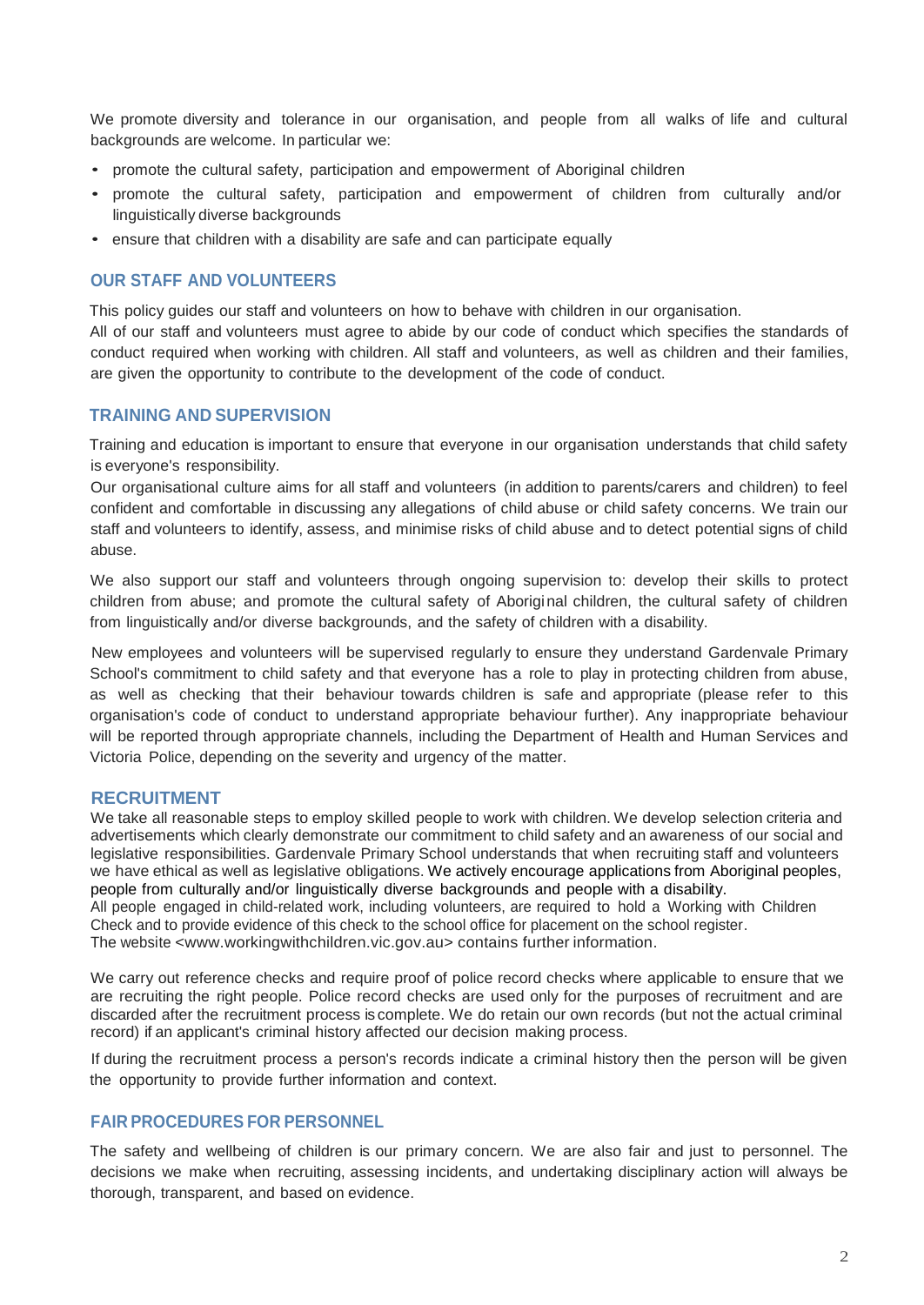We record all allegations of abuse and safety concerns using our incident reporting form1, including investigation updates. All records are securely stored.

If an allegation of abuse or a safety concern is raised, we provide updates to children and families on progress and any actions we as an organisation take.

# **PRIVACY**

All personal information considered or recorded will respect the privacy of the individuals involved, whether they be staff, volunteers, parents or children, unless there isa risk to someone's safety. We have safeguards and practices in place to ensure any personal information is protected. Everyone is entitled to know how this information is recorded, what will be done with it, and who will have access to it.

# **LEGISLATIVE RESPONSIBILITIES**

Gardenvale Primary School takes our legal responsibilities seriously, including:

- **Failure to disclose:** Reporting child sexual abuse is a community-wide responsibility. All adults in Victoria who have a reasonable belief that an adult has committed a sexual offence against a child under 16 have an obligation to report that information to the police.i
- **Failure to protect:** People of authority in our organisation will commit an offence if they know of a substantial risk of child sexual abuse and have the power or responsibility to reduce or remove the risk, but negligently fail to do so.ii
- Any personnel who are **mandatory reporters** must comply with their duties.iii

# **RISK MANAGEMENT**

In Victoria, organisations are required to protect children when a risk is identified (see information about failure to protect above). In addition to general occupational health and safety risks, we proactively manage risks of abuse to our children.

We have risk management strategies in place to identify, assess, and take steps to minimise child abuse risks, which include risks posed by physical environments (for example, any doors that can lock), and online environments (for example, no staff or volunteer is to have contact with a child in organisations on social media).

# **REGULAR REVIEW**

This policy will be reviewed every two years and following significant incidents if they occur. We will ensure that families and children have the opportunity to contribute. Where possible we do our best to work with localAboriginal communities, culturally and/or linguistically diverse communities and people with a disability.

# **ALLEGATIONS, CONCERNS AND COMPLAINTS**

Gardenvale PrimarySchool takes all allegations seriously and has practices in place to investigate thoroughly and quickly. Our staff and volunteers are trained to deal appropriately with allegations.

We work to ensure all children, families, staff and volunteers know what to do and who to tell if they observe abuse or are a victim, and if they notice inappropriate behaviour.

We all have a responsibility to report an allegation of abuse if we have a reasonable belief that an incident took place (see information about failure to disclose above).

If an adult has a **reasonable belief** that an incident has occurred then they must report the incident. Factors contributing to reasonable belief may be:

• a child states they or someone they know has been abused (noting that sometimes the child may infact be referring to themselves)